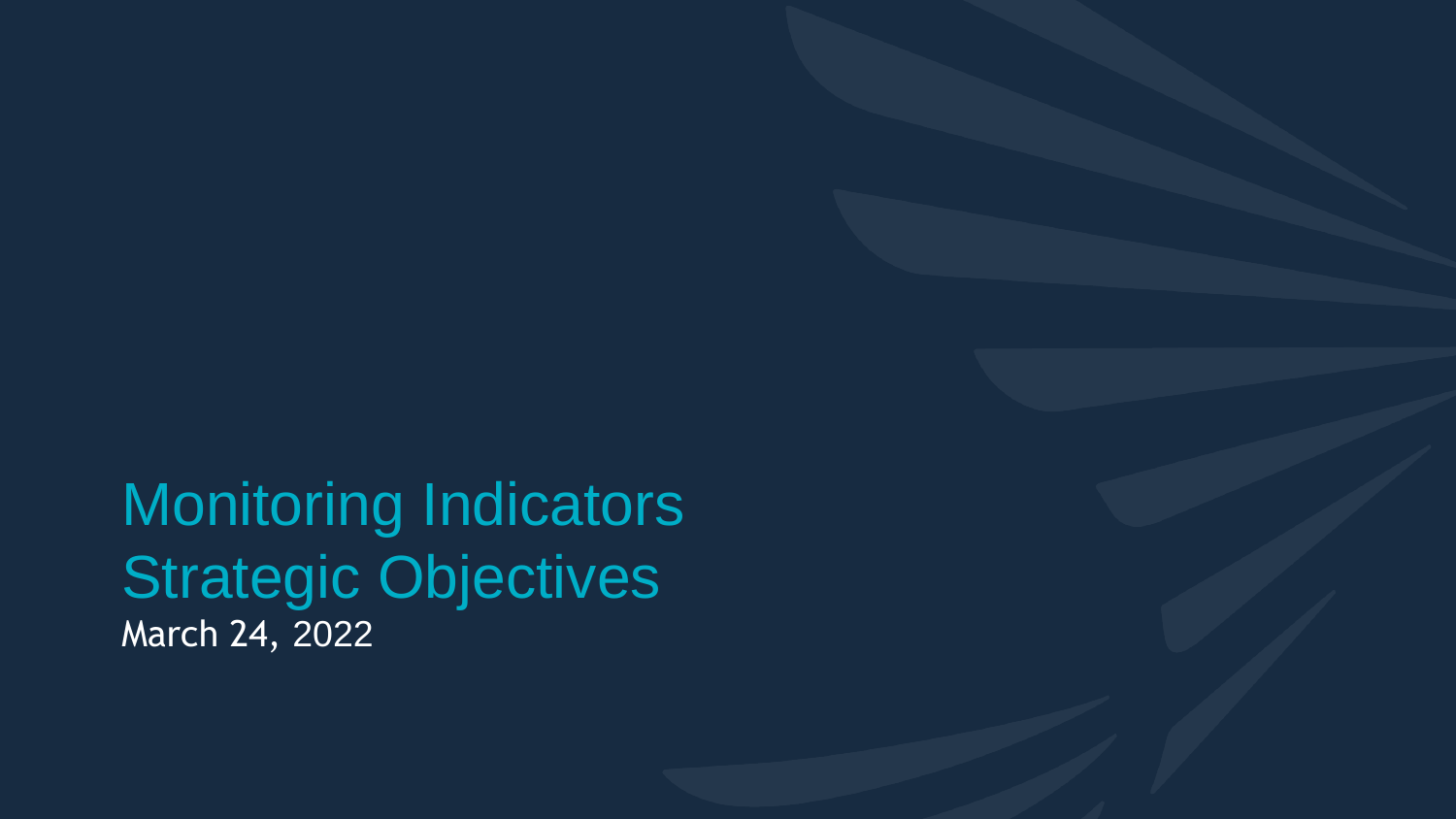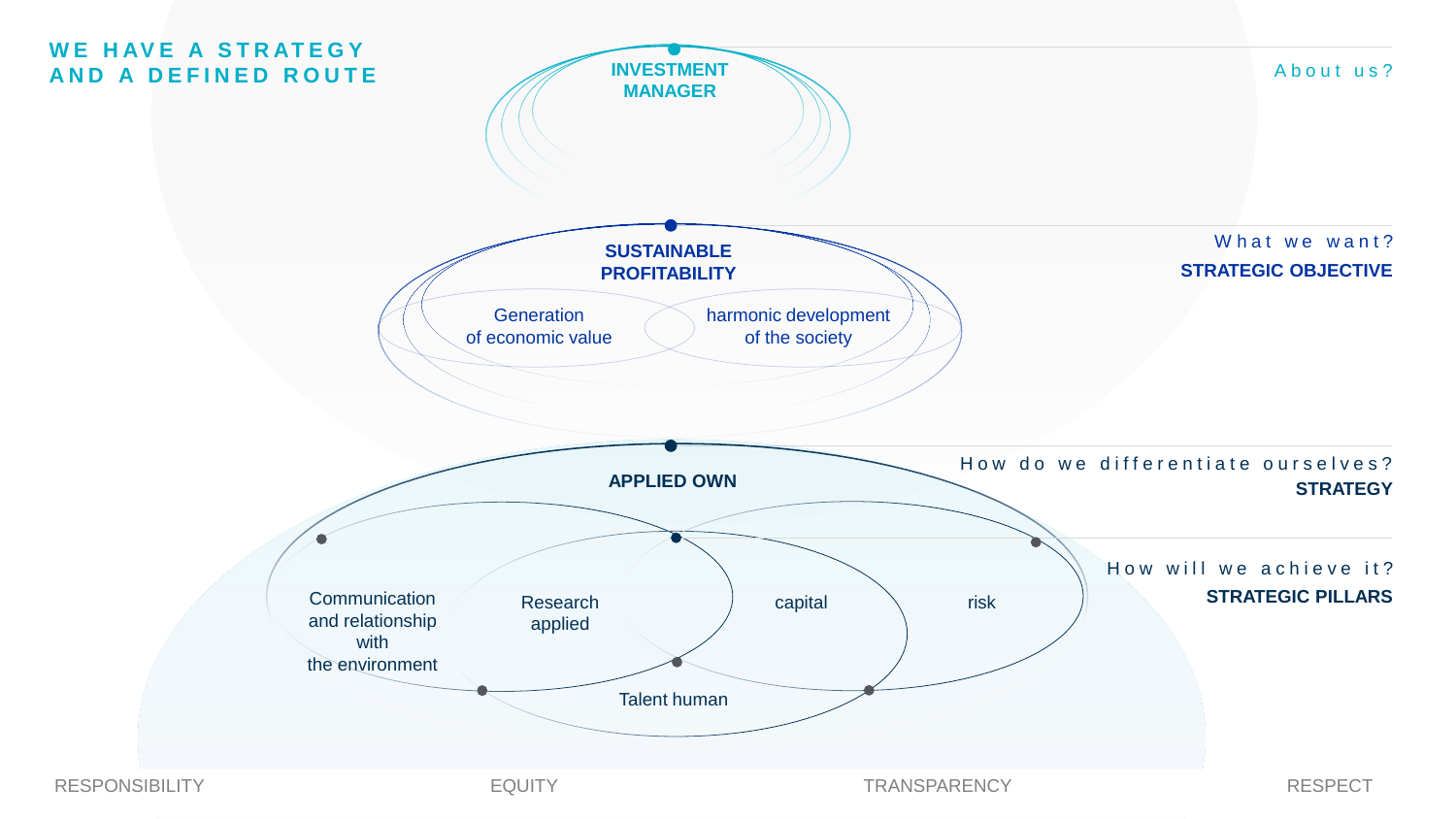#### **HISTORY OF CAPITALS**



We believe in a **comprehensive view** of the Company's management, around the maintenance and **management of capital** .

This vision is what really contributes to the generation of **sustainable profitability** , as it allows **the company's risks and their impacts** on society to be properly managed. **Sustainable Sustainable** 

In each capital we must:

- Exceed the expectations of our shareholders
- Publicly communicate clear goals
- Submit indicators for evaluation

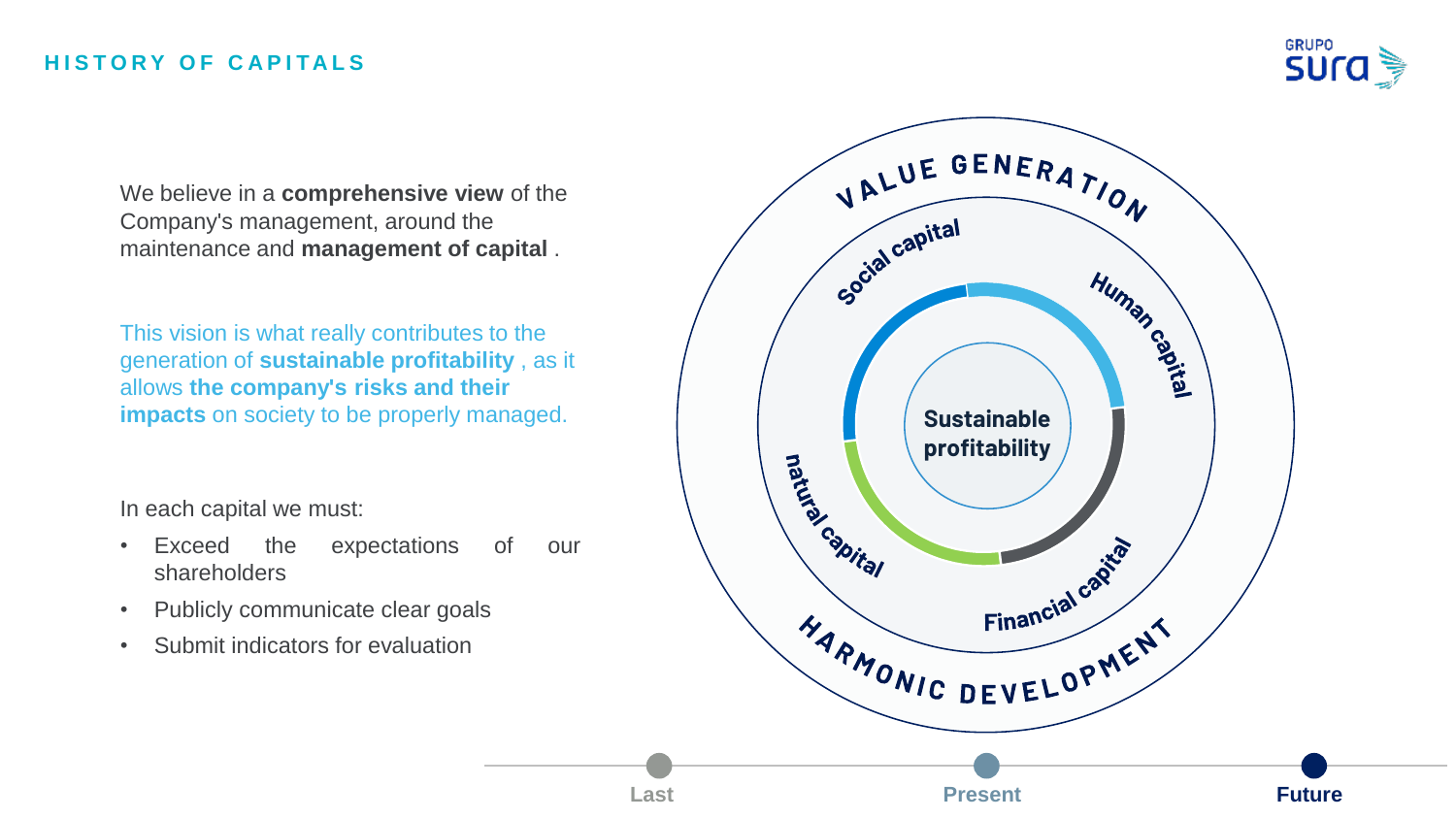# PROPOSITION 2022

### MONITORING INDICATORS STRATEGIC OBJECTIVES VARIABLE INCENTIVE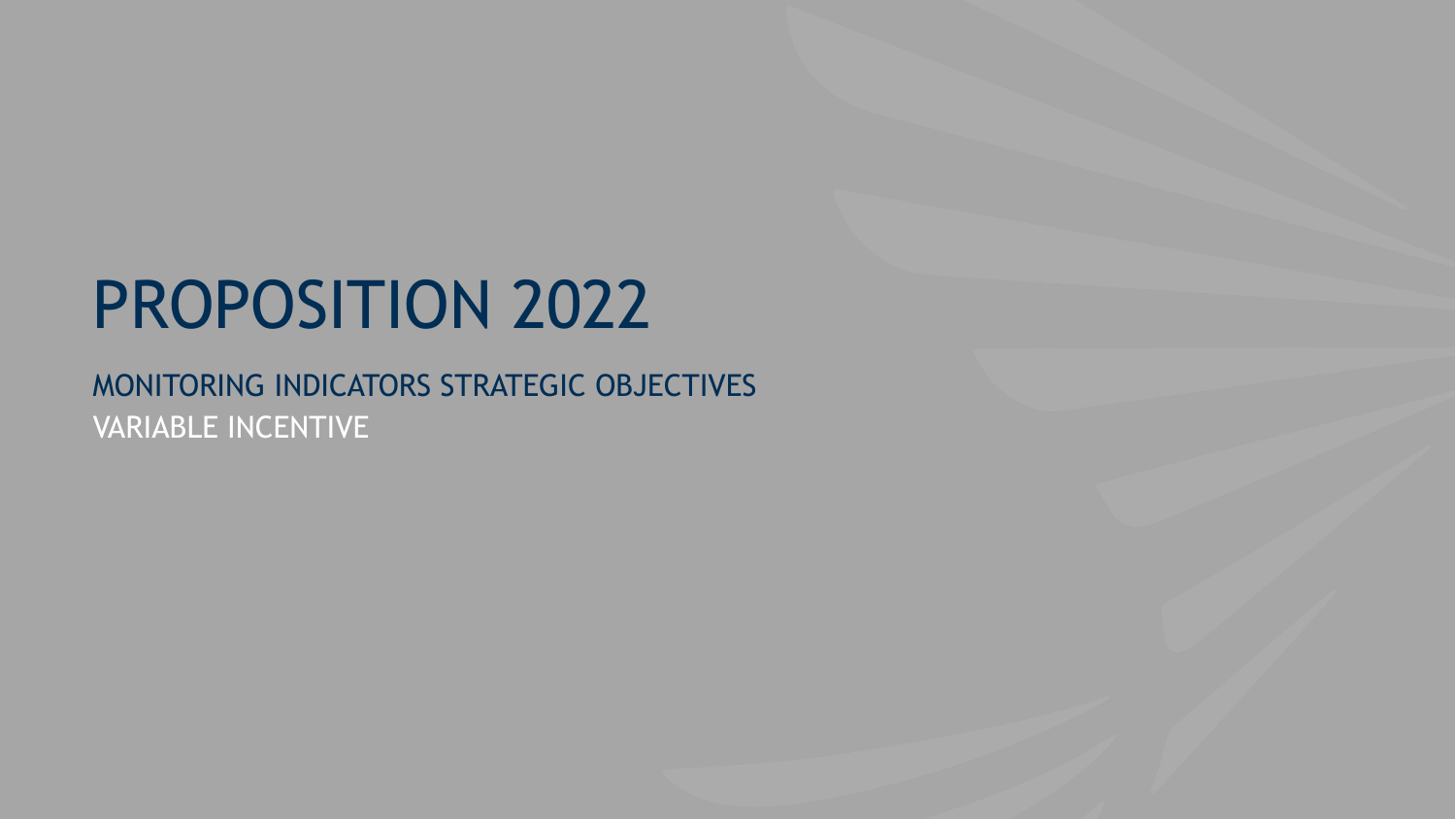

### **ASSOCIATED WITH THE COMPLIANCE WITH THE STRATEGIC OBJECTIVE**



**Measurement average sustainability** 

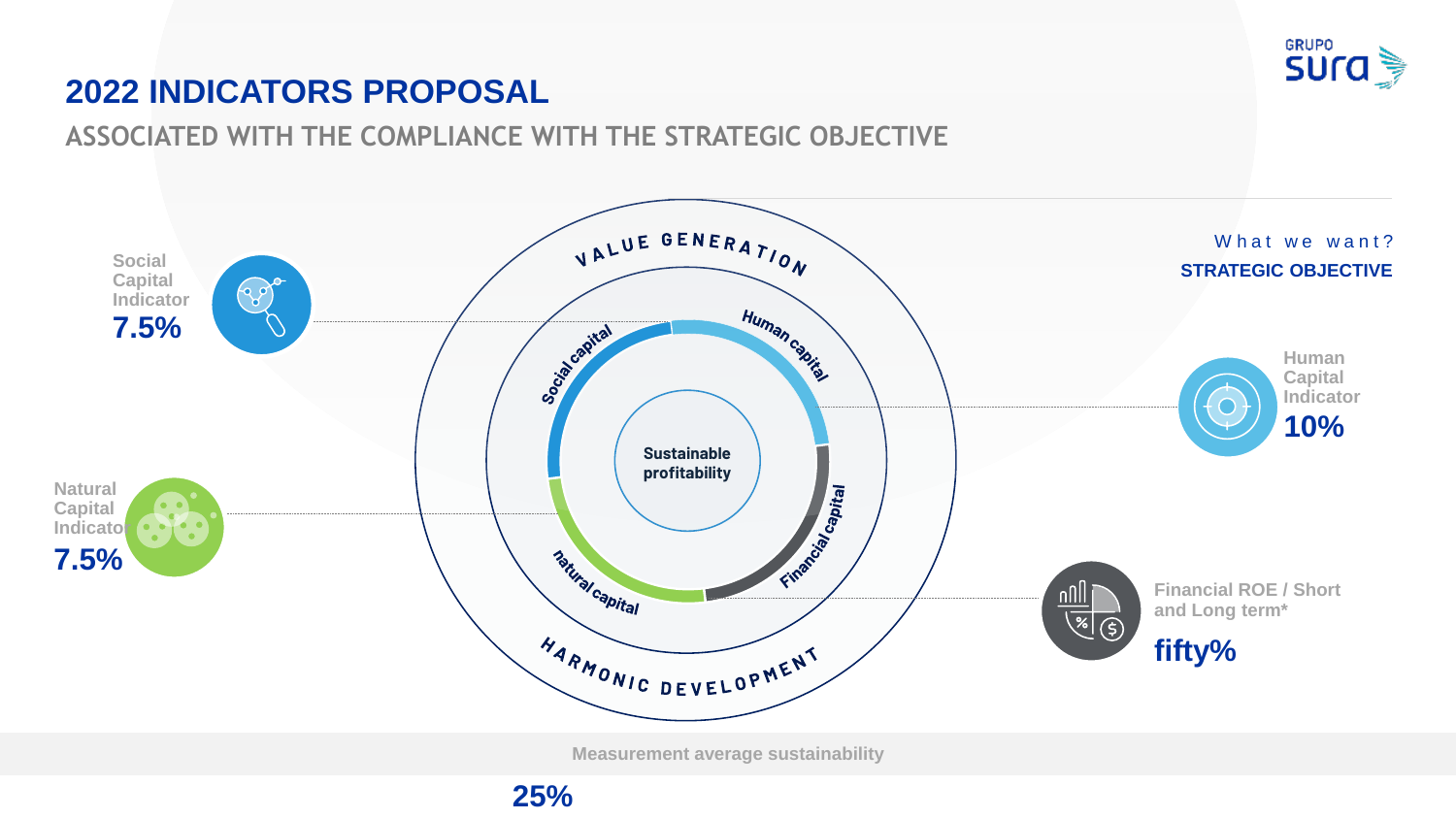

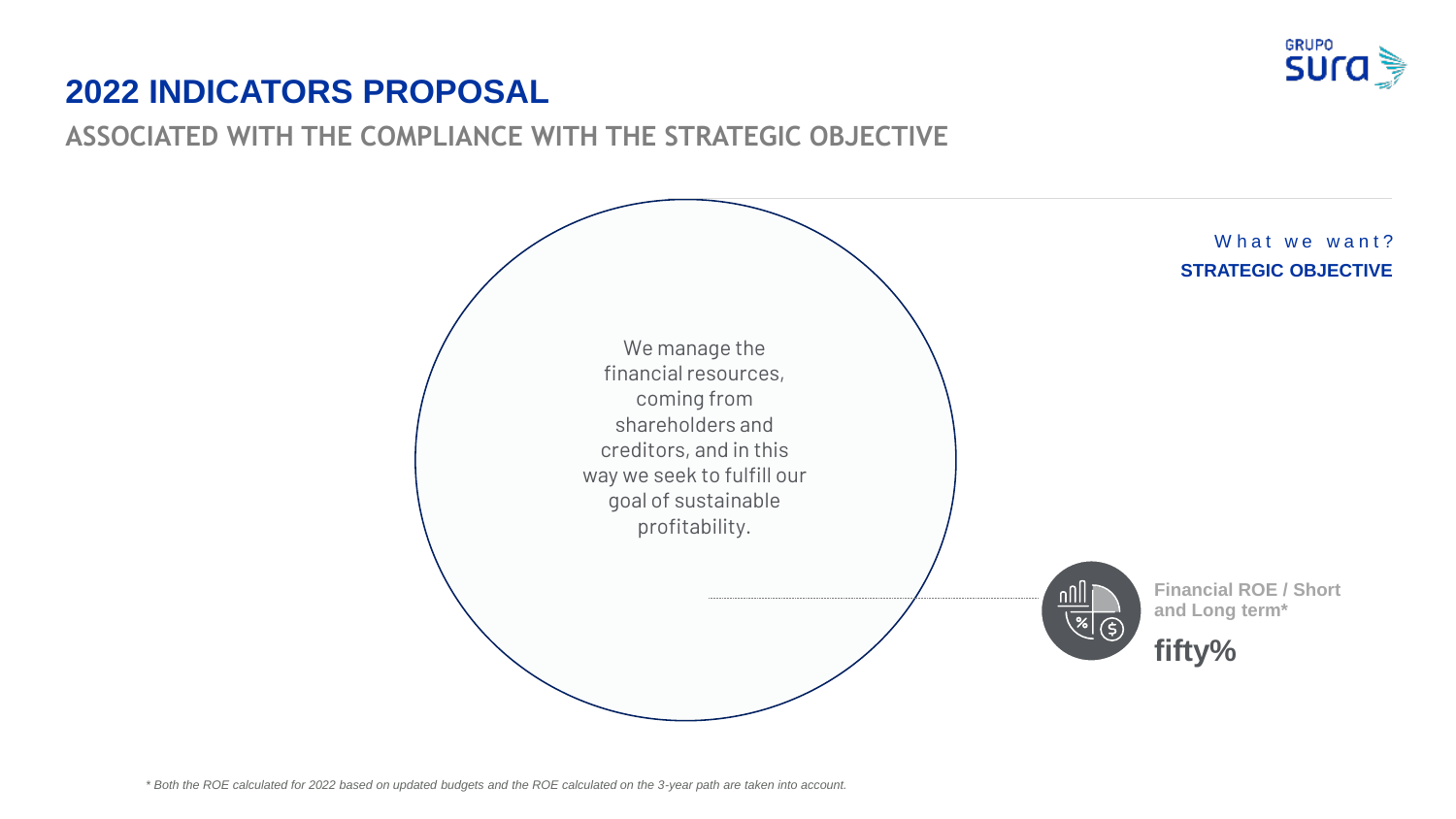

|           | <b>Metrics:</b>             | <b>Base line:</b>                             | Goal:                                                                               | <b>Total Weight:</b> |
|-----------|-----------------------------|-----------------------------------------------|-------------------------------------------------------------------------------------|----------------------|
| Strategic | <b>Total ROE SURA Group</b> | 2021<br>$GS - 8.03%$<br>2020<br>$GS - 1.80\%$ | $2022$ CP $-50\%$<br>$GS - 8.73%$<br>$2022$ LP <sup>*</sup> - 50%<br>$GS - 11.55\%$ | fifty%               |

#### **Description**

#### **Financial capital**

#### **Total ROE Grupo SURA: Corresponds to the formula Income (1) / Equity Average Proforma (2)**

- a. (1) The adjusted profit is part of the parent company's consolidated result without taking into account the amortization of intangibles associated with acquisitions ( add -back) and taking the estimate in Sura AM's budget for each year as the return for reserves after taxes. This last adjustment is made to normalize profits and not affect the metrics due to the usual volatility of capital market valuations.
- b. (2) Proforma equity is equivalent to Grupo Sura's share in the operating accounting equity of its investments, reduced by the net liability present in the Holding. Operating accounting equity is understood as that which does not include the assets associated with the cross-shareholdings between Argos, Nutresa and Grupo Sura.

For the ROE indicator, its form of measurement and goal will be determined by the value generation measurement metrics in each strategic investment. The results of the year corresponding to the financial statements approved at the last Assembly will be taken into account. For positions that report directly to the Presidency, these indicators will be divided into a short-term component and a long-term component\*.

- a. Short term will correspond to 100% of the indicator for the entire organization, except for managers, vice presidents and presidents, where the weight is 50%.
- b. \*Long term will correspond to 50% of the indicator only for the positions of managers, vice presidents and president.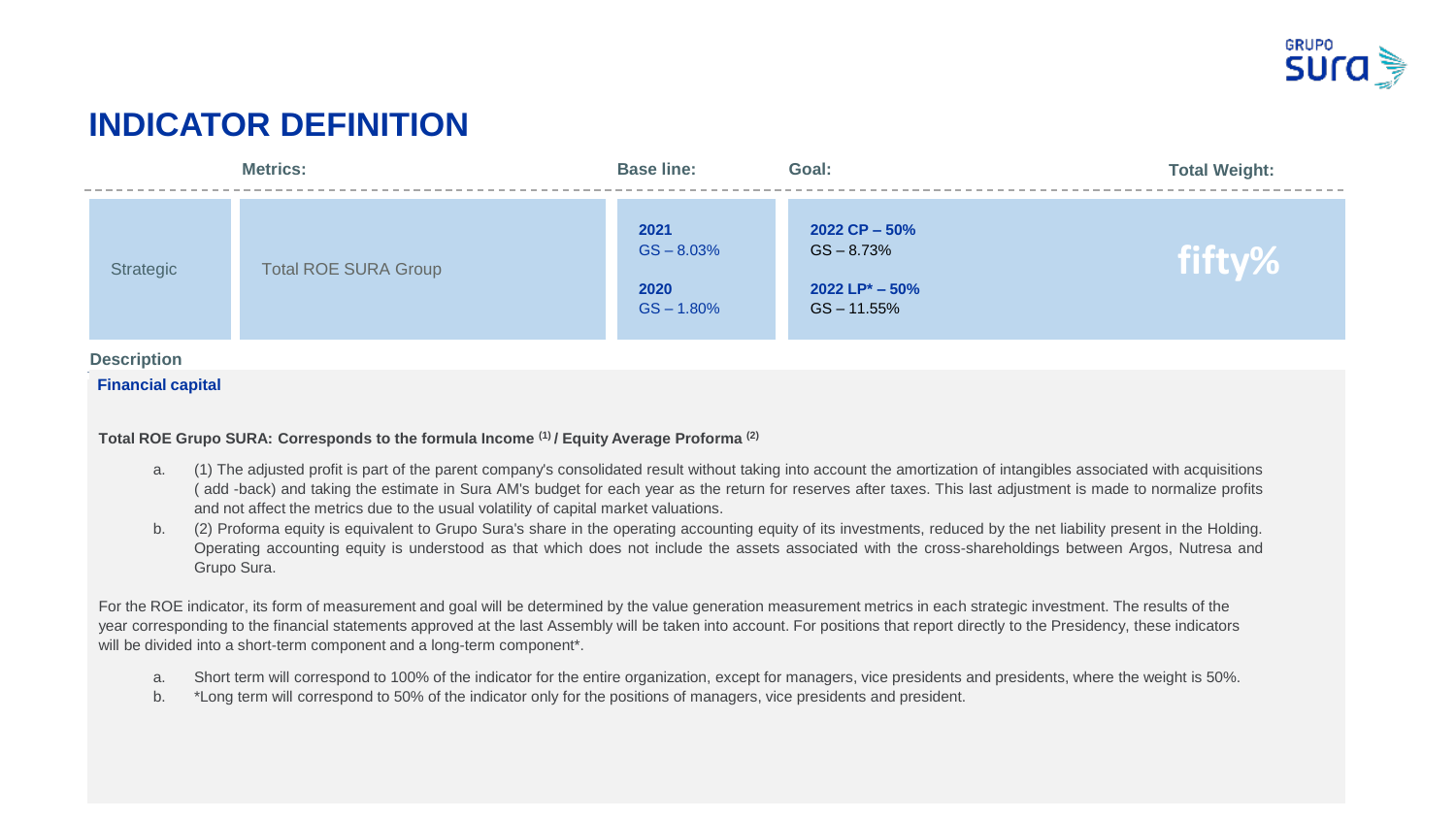

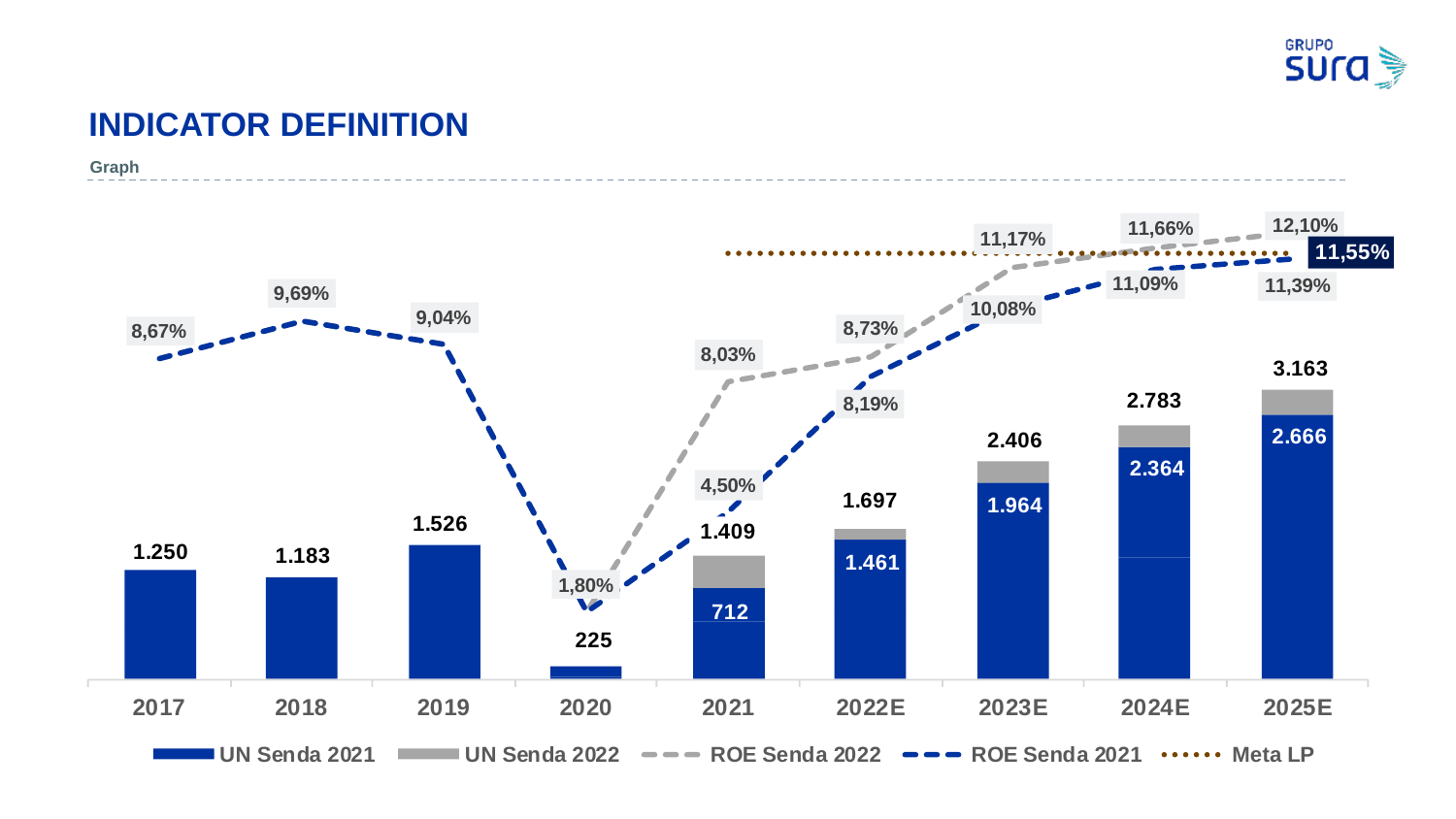

**ASSOCIATED WITH THE COMPLIANCE WITH THE STRATEGIC OBJECTIVE**

Sustainability indices allow companies to evaluate and compare their practices on ESG issues. Grupo SURA directly manages 6 ratings (S&P, FTSE, ISS, Sustainalytics , CDP, MSCI), which allow us to analyze gaps and compare ourselves with the industry. Grupo SURA is currently included in 8 ESG indices, as a result of these ratings.

What we want? **STRATEGIC OBJECTIVE**

**Measurement average sustainability** 

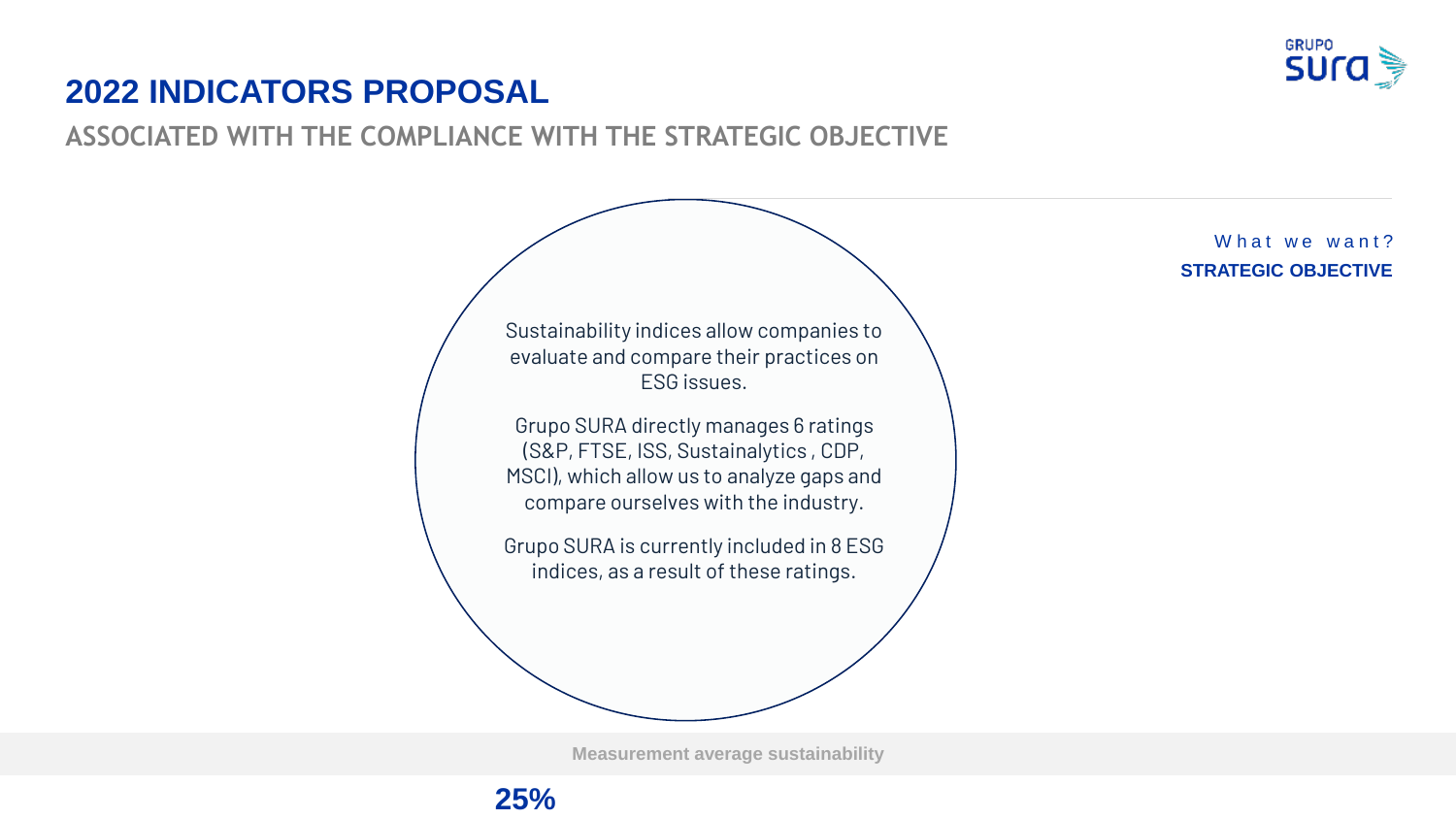

|           | <b>Metrics:</b>                                     | <b>Base line:</b>                                                                                                                 | Goal:                                                                                                                   |                                                            | <b>Total Weight:</b> |
|-----------|-----------------------------------------------------|-----------------------------------------------------------------------------------------------------------------------------------|-------------------------------------------------------------------------------------------------------------------------|------------------------------------------------------------|----------------------|
| Strategic | Average measurement of sustainability<br>indicators | <b>Qualification</b><br>sustainalytics<br><b>S&amp;P</b><br><b>MSCI</b><br><b>ISSRESG</b><br><b>FTSE</b><br><b>Average: 59.30</b> | <b>Qualification</b><br>sustainalytics<br>S&P<br><b>MSCI</b><br><b>ISSR ESG</b><br><b>FTSE</b><br><b>Average: 62.27</b> | Weight<br>22%<br>25%<br>twenty%<br>18%<br>fifteen%<br>100% | 25%                  |

#### **Description**

| Peso en el                                                                                                       | <b>PUNTAJE</b>          |       |                                                                                                                                                                             |       |       |      |                                                                        | qualifications f |                                    |
|------------------------------------------------------------------------------------------------------------------|-------------------------|-------|-----------------------------------------------------------------------------------------------------------------------------------------------------------------------------|-------|-------|------|------------------------------------------------------------------------|------------------|------------------------------------|
| índice                                                                                                           | <b>Indice</b>           | 2018  | 2019                                                                                                                                                                        | 2020  | 2021  | 2022 | Aumento<br>promedio                                                    | <b>META</b>      | calculation.                       |
|                                                                                                                  | 22.24% Sustainalytics   | 47.9  | 43.3                                                                                                                                                                        | 47.10 | 47.60 |      | 0.53%                                                                  |                  | • If there are les                 |
| 25.17% S&P                                                                                                       |                         | 79.0  | 73.0                                                                                                                                                                        | 82.00 | 80.00 |      | $-1.23%$                                                               |                  | qualifications,                    |
| 19.92% MSCI                                                                                                      |                         | 47.0  | 57.0                                                                                                                                                                        | 45.00 | 47.00 |      | 2.20%                                                                  |                  | indicator must<br>distributed in t |
|                                                                                                                  | 17.67% <b>ISS ESG</b>   | 50.0  | 50.0                                                                                                                                                                        | 50.00 | 51.04 |      | 1.03%                                                                  |                  | indicators                         |
| 15.00% <b>FTSE</b>                                                                                               |                         | 74.0  | 82.0                                                                                                                                                                        | 66.00 | 68.00 |      | 1.50%                                                                  |                  | proportionally.                    |
|                                                                                                                  | <b>100.00% PROMEDIO</b> | 59.83 | 60.49                                                                                                                                                                       | 58.81 | 59.30 |      | 0.66%                                                                  | 62.27            |                                    |
| Goal:<br>Compliance with the goal is calculated based on an increase of 5% taking into account the total average |                         |       |                                                                                                                                                                             |       |       |      | • If we are not in<br>any of the<br>qualifications,<br>weight of the i |                  |                                    |
|                                                                                                                  |                         |       | If the total weighted score represents a decrease from the previous year, then compliance is 0%<br>If the total weighted grade is the same as last year, compliance is 70%. |       |       |      |                                                                        |                  | distributed<br>proportionally.     |

#### **Goal:**

If the total weighted grade is the same as last year, compliance is 70%.

If the total weighted score is 2.5% higher than the previous year, compliance is 85%.

If the total weighted score is 5% higher than the previous year, compliance is 100%.

#### **Grades:**

- We must have at least 2 qualifications for the calculation.
- If there are less than 2 qualifications, this indicator must be distributed in the other indicators proportionally.
- If we are not included in any of the qualifications, the weight of the index is distributed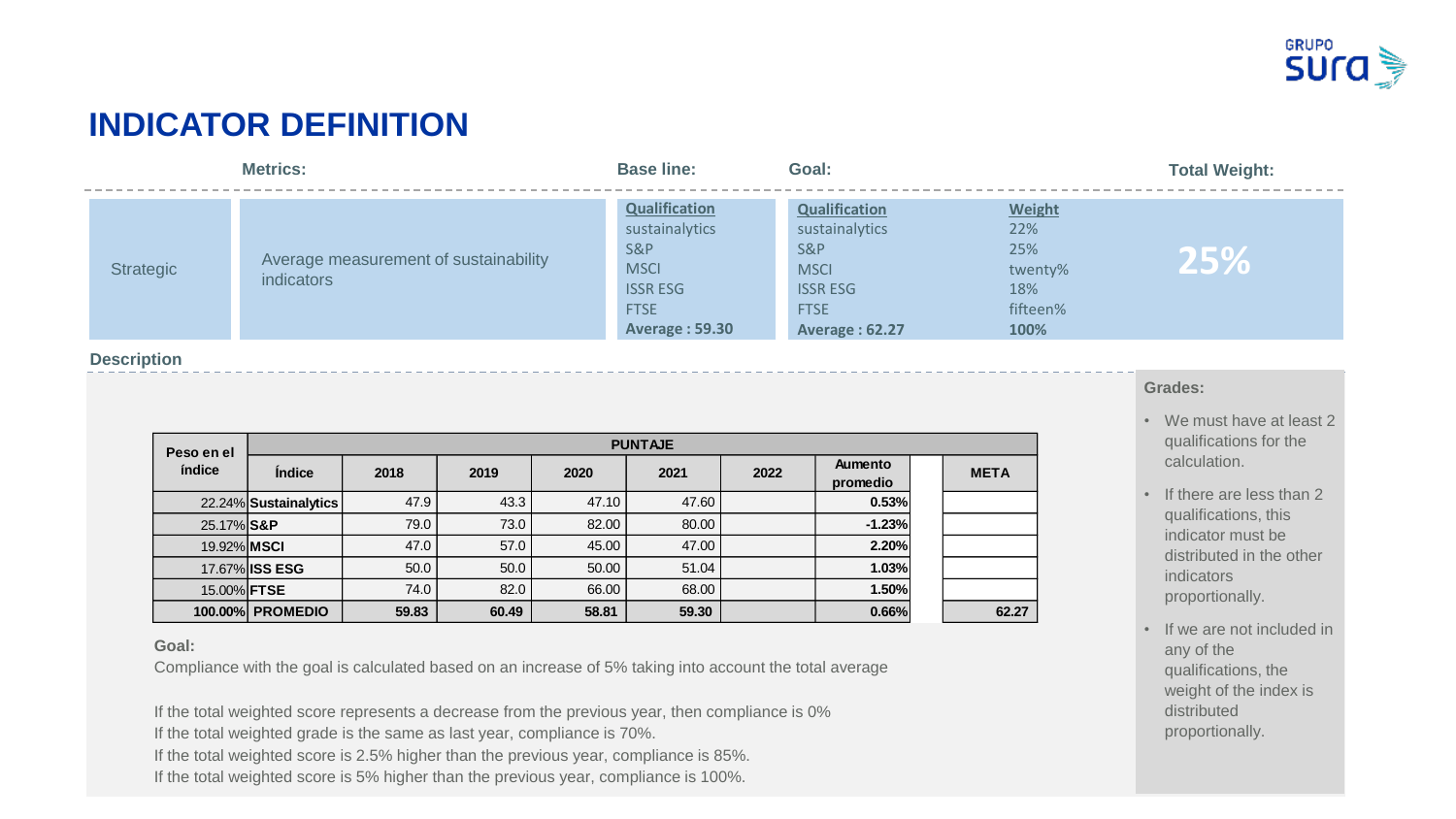

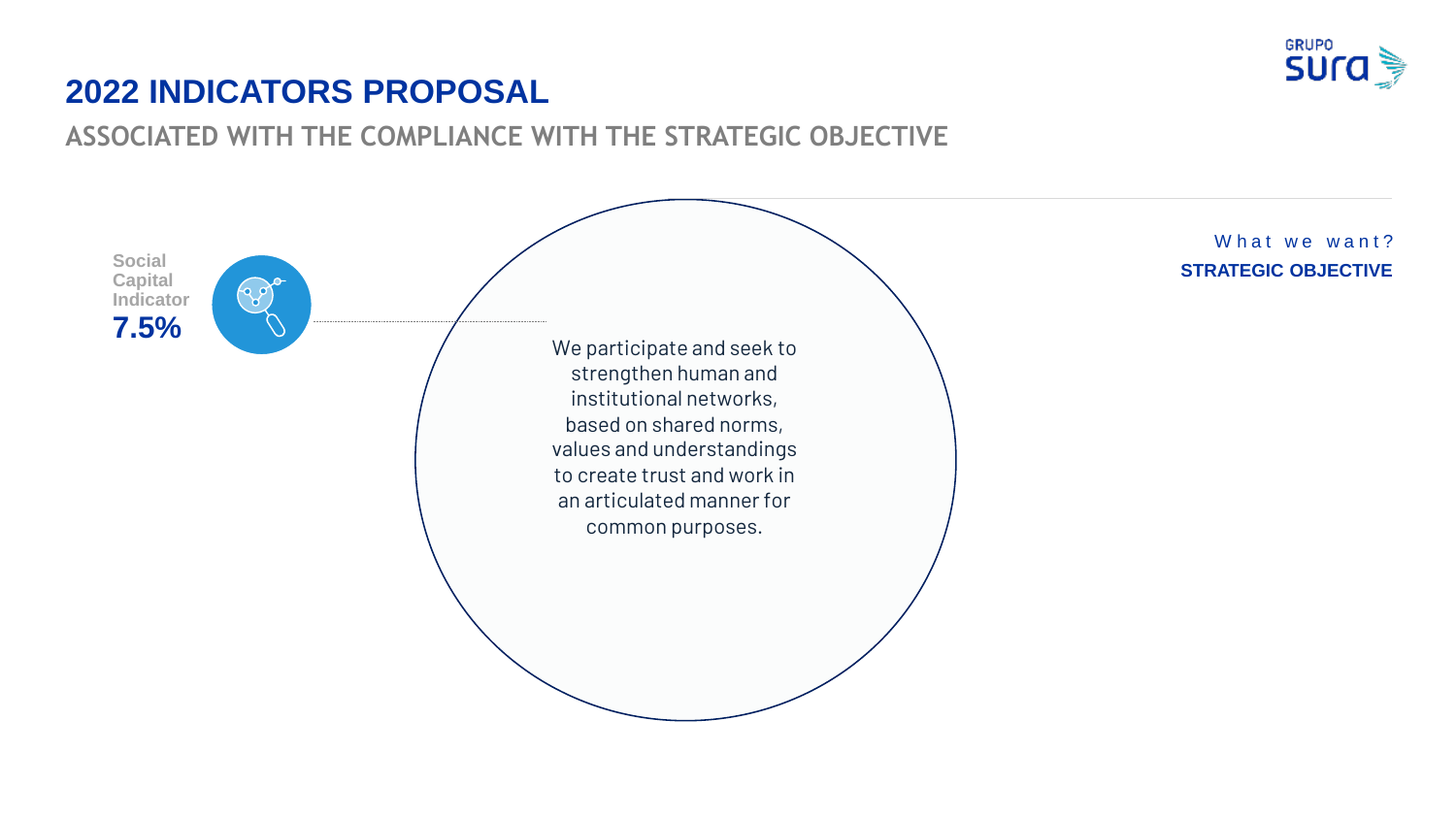

**Ranges for reputation and trust indicators:**

Excellent: 85% and above

Good: 75% – 84%

Low: 55% – 64%

Regular: 65% – 74%

Very low: Less than 55%

# **INDICATOR DEFINITION**

|           | <b>Metrics:</b>    | <b>Base line:</b>                                       | Goal:                                                                                                                         | <b>Total weight:</b> |
|-----------|--------------------|---------------------------------------------------------|-------------------------------------------------------------------------------------------------------------------------------|----------------------|
| Strategic | Capital Indicators | Definition, metrics<br>and baseline for<br>each capital | <b>Weight</b><br>10%<br>Human capital<br>7.5%<br>Social capital<br>7.5%<br>natural capital<br>25%<br><b>CAPITAL INDICATOR</b> | 7.5%                 |

#### **Description**

#### **Social capital**

To measure this capital and to know the perception of those relationships that we build, we consult our stakeholders through Grupo SURA's own reputation study. The performance of 33 variables distributed in six dimensions is evaluated: leadership, soundness, employer brand, product and service quality, environmental social performance and corporate governance.

Reputation is a measure of trust and in this study we directly evaluated the attribute of trust on a scale of 1 to 5. The emotional indicator of trust summarizes the perception that different interest groups have)

The reputation indicator is the result of an ad hoc reputation study in the 10 countries where it has a presence, with the firm Invamer, with a quantitative component (8,293 surveys in 2018 and 22,317 in 2020) and qualitative (183 in-depth interviews). in 2018, and 208 in 2020). It is carried out every 2 years, and results in a rational indicator of reputation made up of 6 dimensions and the emotional indicator of trust.

#### **Base line:**

The latam indicator is calculated by adding the results for each company and country, the weight of each company and each country, resulting from the average between % revenue, % profit and % equity

| Indicador latam | 2018   | 2020   |
|-----------------|--------|--------|
| Confianza       | 86.70% | 89.50% |
| Reputación      | 82.4   | 87.2   |

*Study frequency: every two years*

**Goal:** each component weighs 50% If it stays in the excellent range: 100% compliance If you downgrade: • Less than 84.99% : compliance 0%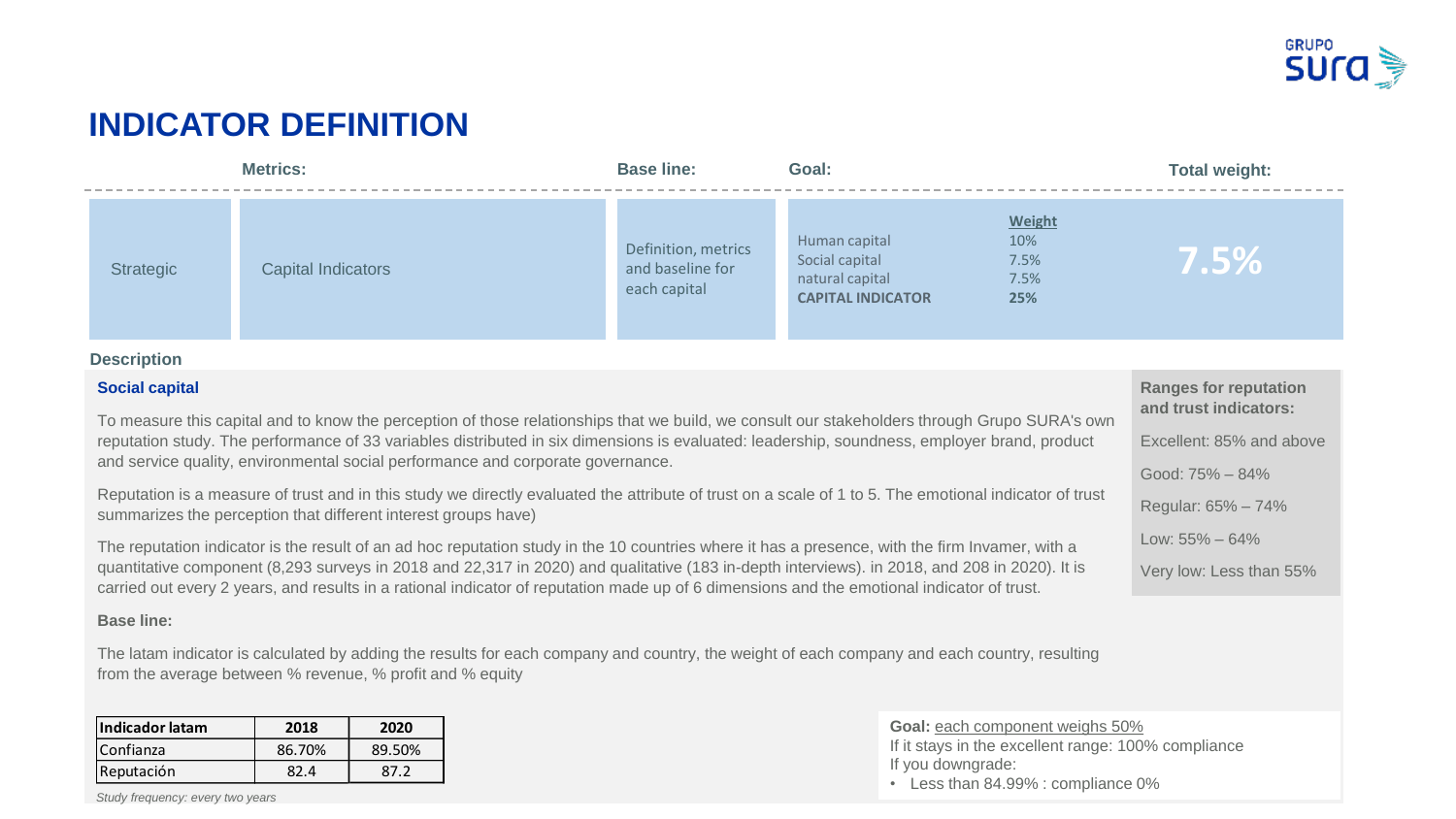

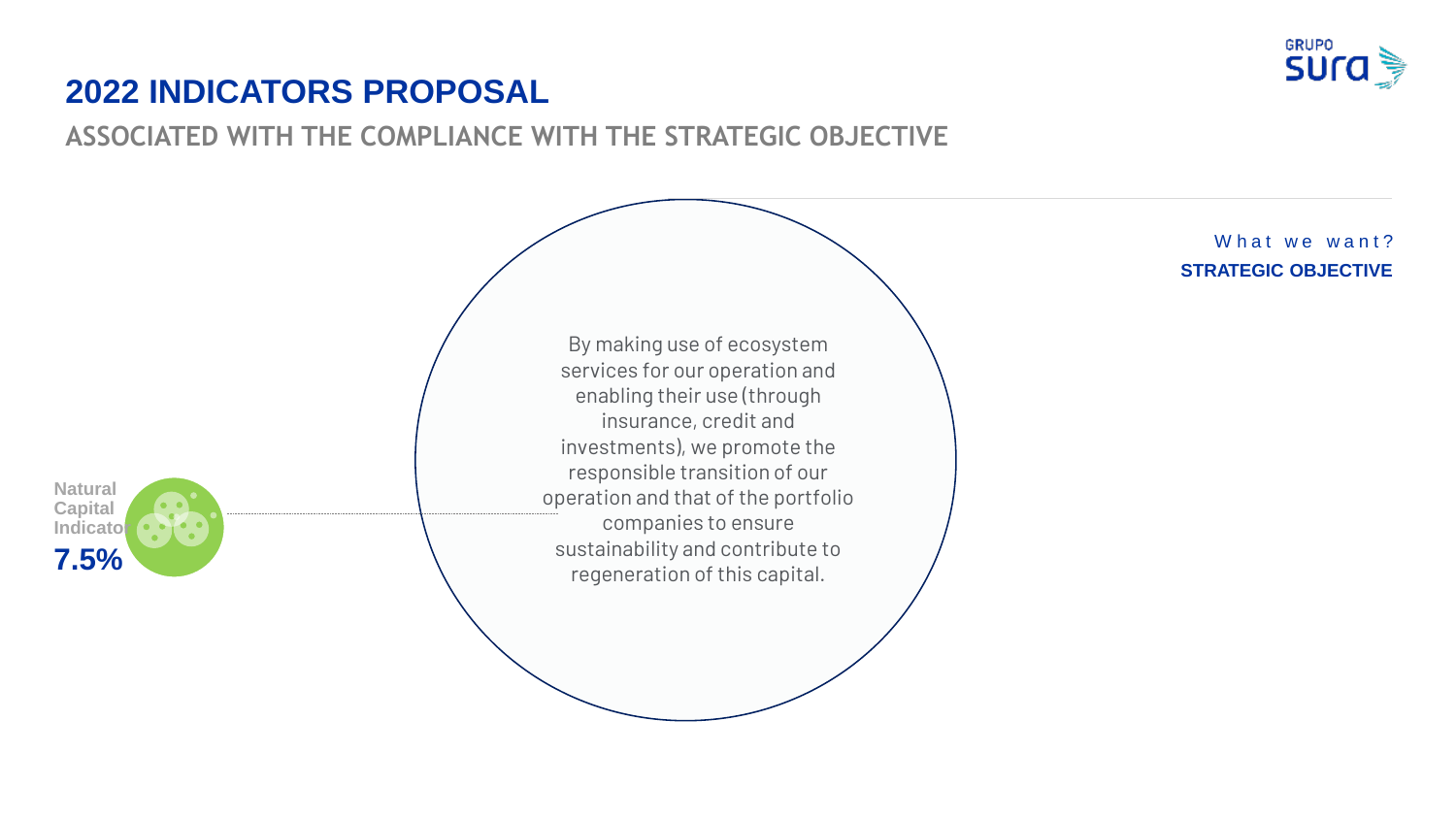

|           | <b>Metrics:</b>   | <b>Base line:</b>                                       | Goal:                                                                                                                         | <b>Total weight:</b> |
|-----------|-------------------|---------------------------------------------------------|-------------------------------------------------------------------------------------------------------------------------------|----------------------|
| Strategic | capital indicator | Definition, metrics<br>and baseline for<br>each capital | <b>Weight</b><br>10%<br>Human capital<br>7.5%<br>Social capital<br>7.5%<br>natural capital<br>25%<br><b>CAPITAL INDICATOR</b> | 7.5%                 |

#### **Description**

#### **natural capital**

The planet is on track to achieve a global temperature increase of between 2.1°C and 3.9°C by 2100 compared to pre-industrial levels. To limit this increase, all sectors of society must decarbonize and collectively reach net-zero emissions by 2050. The financial sector has a relevant role in this decarbonization through the allocation of capital with climate criteria and to trigger these necessary changes in the capital flows, must recognize and support the need to achieve the stated temperature objective.

This must be done, on the one hand, through understanding the financial risks derived from climate change to which its portfolio is exposed and, on the other hand, through the measurement of greenhouse gas emissions (or climate impact) associated with its insurance, financing and investment activities. The latter, in order to understand the company's impact on the problem, but also as a necessary input for the quantification of its risks.

This measurement process must generate internal discussions and commitments with the interested parties to identify concrete actions that help reduce emissions.

Construction of a baseline of financed emissions. Financed issues are understood to be issues associated with financing and underwriting activities

#### **Target: Baseline**

Construction of a baseline of financed emissions. Financed issues are understood to be issues associated with financing and underwriting activities

- 1. Selection of measurement methodology
- 2. Design of the model for the calculation
- 3. Scope Definition
- **4. Baseline and target calculation**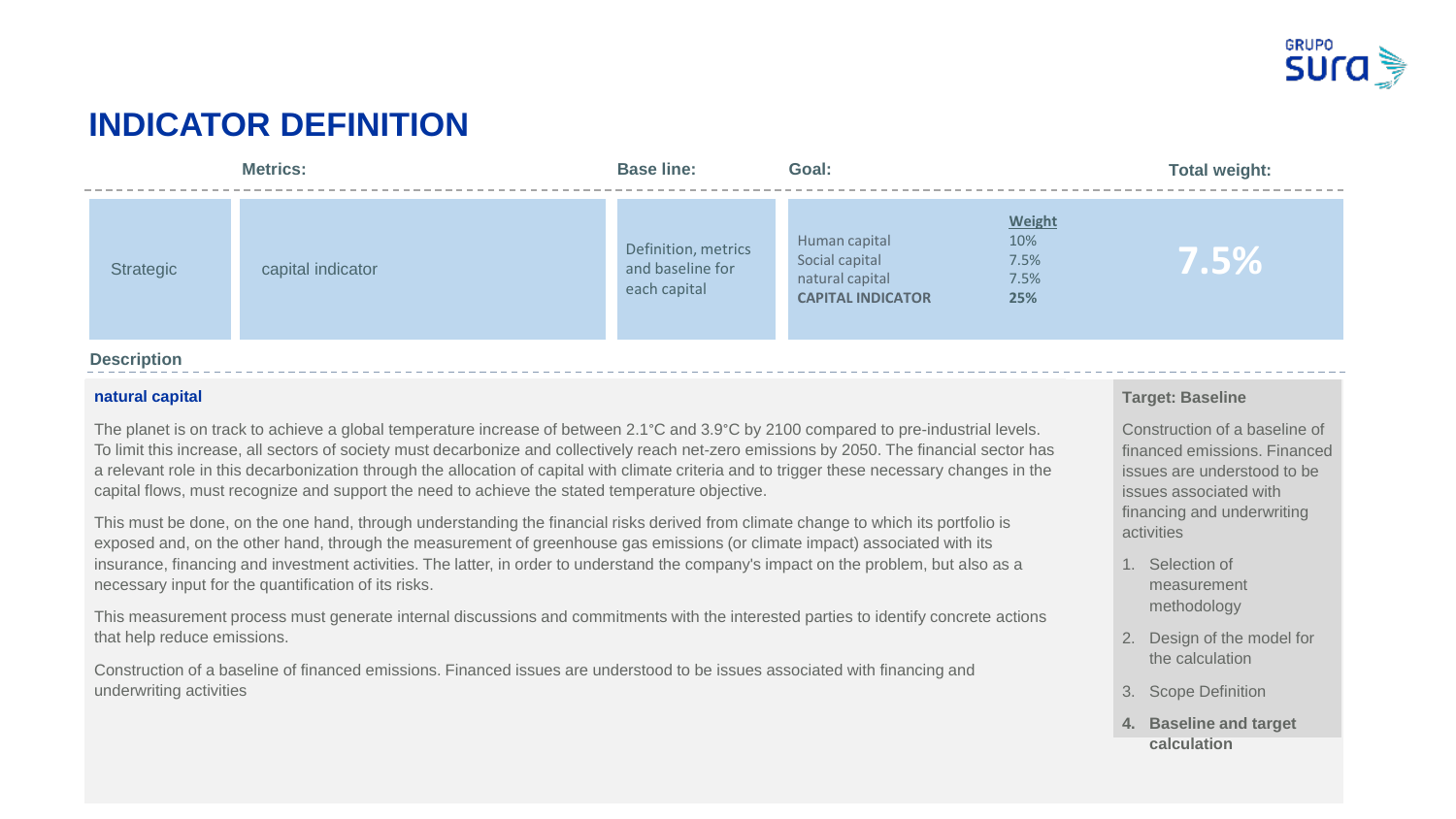

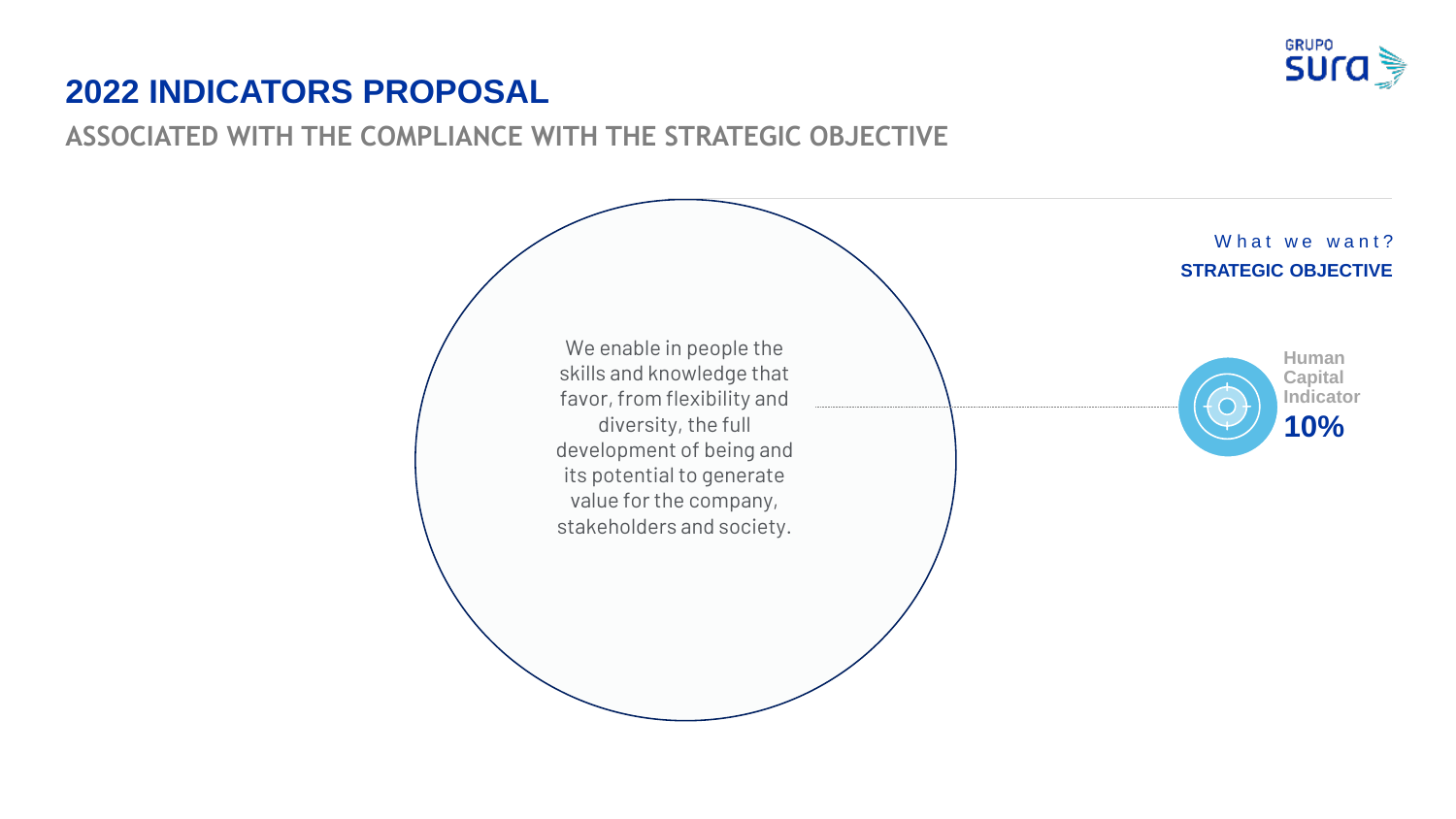

|                    | <b>Metrics:</b>    | <b>Base line:</b>                                       | Goal:                                                                                                                         | <b>Total weight:</b> |
|--------------------|--------------------|---------------------------------------------------------|-------------------------------------------------------------------------------------------------------------------------------|----------------------|
| Strategic          | Capital Indicators | Definition, metrics<br>and baseline for<br>each capital | <b>Weight</b><br>10%<br>Human capital<br>Social capital<br>7.5%<br>natural capital<br>7.5%<br>25%<br><b>CAPITAL INDICATOR</b> | $ 10\% $             |
| <b>Description</b> |                    |                                                         |                                                                                                                               |                      |

### **Human capital:**

To guarantee objectivity in the established goal, the average rating made between Sustainalytics and S&P with real information from Grupo SURA and subsidiaries is taken as a reference. For the fulfillment of human capital, each component will have a weight of the total of 50% (50% development of human capital - 50% Attraction and retention)

| Tema                          | <b>S&amp;P DJSI</b><br>2021 | <b>Sustainalytics</b><br>2021 | Promedio | Meta |
|-------------------------------|-----------------------------|-------------------------------|----------|------|
| Desarrollo del capital humano | 82.0                        | 75.0                          | 78.5     | 82.4 |
| Atracción y retención         | 68.0                        | 20.0                          | 44.0     | 46.∠ |

#### **Goal:**

The fulfillment of the goal is calculated based on the average between S&P-DJSI and Sustainalytics and the goal is to increase 5% in each component.

If the total weighted score represents a decrease from the previous year, then compliance is 0%

If the total weighted grade is the same as last year, compliance is 70%.

If the total weighted score is 2.5% higher than the previous year, compliance is 85%.

If the total weighted score is 5% higher than the previous year, compliance is 100%.